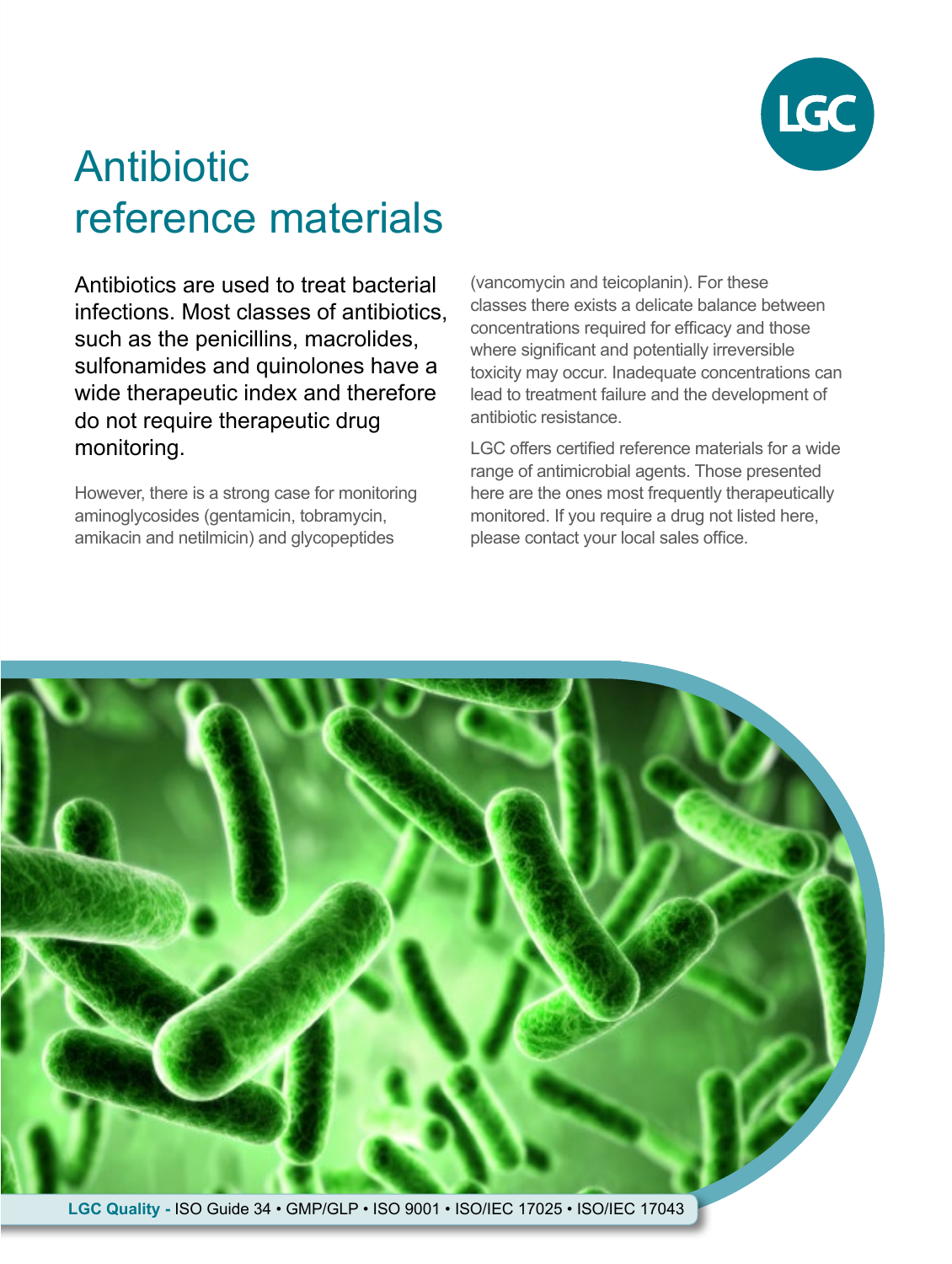### Reference materials

| <b>Product code</b>               | <b>Description</b>                           | Unit 1          | Unit 2           |
|-----------------------------------|----------------------------------------------|-----------------|------------------|
| <b>Aminoglycoside antibiotics</b> |                                              |                 |                  |
| TRC-A578500                       | Amikacin Sulfate                             | $100$ mg        | 1 g              |
| TRC-A578502                       | Amikacin-d5 Sulfate                          | $10 \text{ mg}$ | 25 <sub>mg</sub> |
| USP-1289003                       | <b>Gentamicin Sulfate</b>                    | 200 mg          |                  |
| <b>CERG-011</b>                   | Gentamicin Sulfate, 1.0 mg/ml (as free base) | 1 <sub>m</sub>  |                  |
| TRC-N389975                       | Neomycin Trisulfate Hydrate                  | 100 g           |                  |
| USP-1460500                       | Netilmicin Sulfate                           | 500 mg          |                  |
| TRC-S687500                       | Streptomycin Sulfate                         | 1 <sub>g</sub>  | 10 <sub>q</sub>  |
| TRC-T524000                       | Tobramycin                                   | 500 mg          | 5 g              |

| <b>Glycopeptides</b> |                          |                 |        |
|----------------------|--------------------------|-----------------|--------|
| TRC-T015500          | Teicoplanin              | 50 mg           | 500 mg |
| LGCFOR0239.00        | Vancomycin Hydrochloride | $10 \text{ mg}$ |        |

| <b>Antituberculosis drugs</b> |                               |                   |                  |
|-------------------------------|-------------------------------|-------------------|------------------|
| TRC-A179520                   | Acetyl Isoniazid              | 250 mg            | 2.5 <sub>g</sub> |
| TRC-A179522                   | Acetyl Isoniazid-d4           | 1 mg              | $10 \text{ mg}$  |
| TRC-E889800                   | Ethambutol Dihydrochloride    | 10 <sub>q</sub>   | 100 <sub>g</sub> |
| TRC-E889802                   | Ethambutol-d4 Dihydrochloride | 1 mg              | $10 \text{ mg}$  |
| TRC-1821450                   | Isoniazid                     | 1 g               | 10 g             |
| TRC-1821452                   | Isoniazid-d4                  | $1 \, mg$         | $10 \text{ mg}$  |
| TRC-P840600                   | Pyrazinamide                  | 1 <sub>g</sub>    | 10 <sub>q</sub>  |
| TRC-P840602                   | Pyrazinamide-15N,d3           | $1 \, mg$         | $10 \text{ mg}$  |
| TRC-R508000                   | Rifampicin                    | 2.5 <sub>q</sub>  | 25 <sub>g</sub>  |
| TRC-R508002                   | Rifampicin-d3                 | $1 \, mg$         | $10 \text{ mg}$  |
| TRC-D231250                   | N-Demethyl Rifampin           | 2.5 <sub>mg</sub> | $25 \text{ mg}$  |
| TRC-D288726                   | 25-Desacetyl Rifampicin       | 1 mg              | $10 \text{ mg}$  |
| TRC-D288727                   | 25-Desacetyl Rifampicin-d3    | $0.5$ mg          | 5 <sub>mg</sub>  |

| <b>Others</b>   |                             |                 |  |
|-----------------|-----------------------------|-----------------|--|
| LGCFOR0516.00   | Chloramphenicol             | $10 \text{ mg}$ |  |
| TRC-C325032     | Chloramphenicol-13C6        | $10 \text{ mg}$ |  |
| SC-300498       | DL-threo-Chloramphenicol-d5 | 1 mg            |  |
| <b>NMI-D714</b> | Chloramphenicol glucuronide | 1 mg            |  |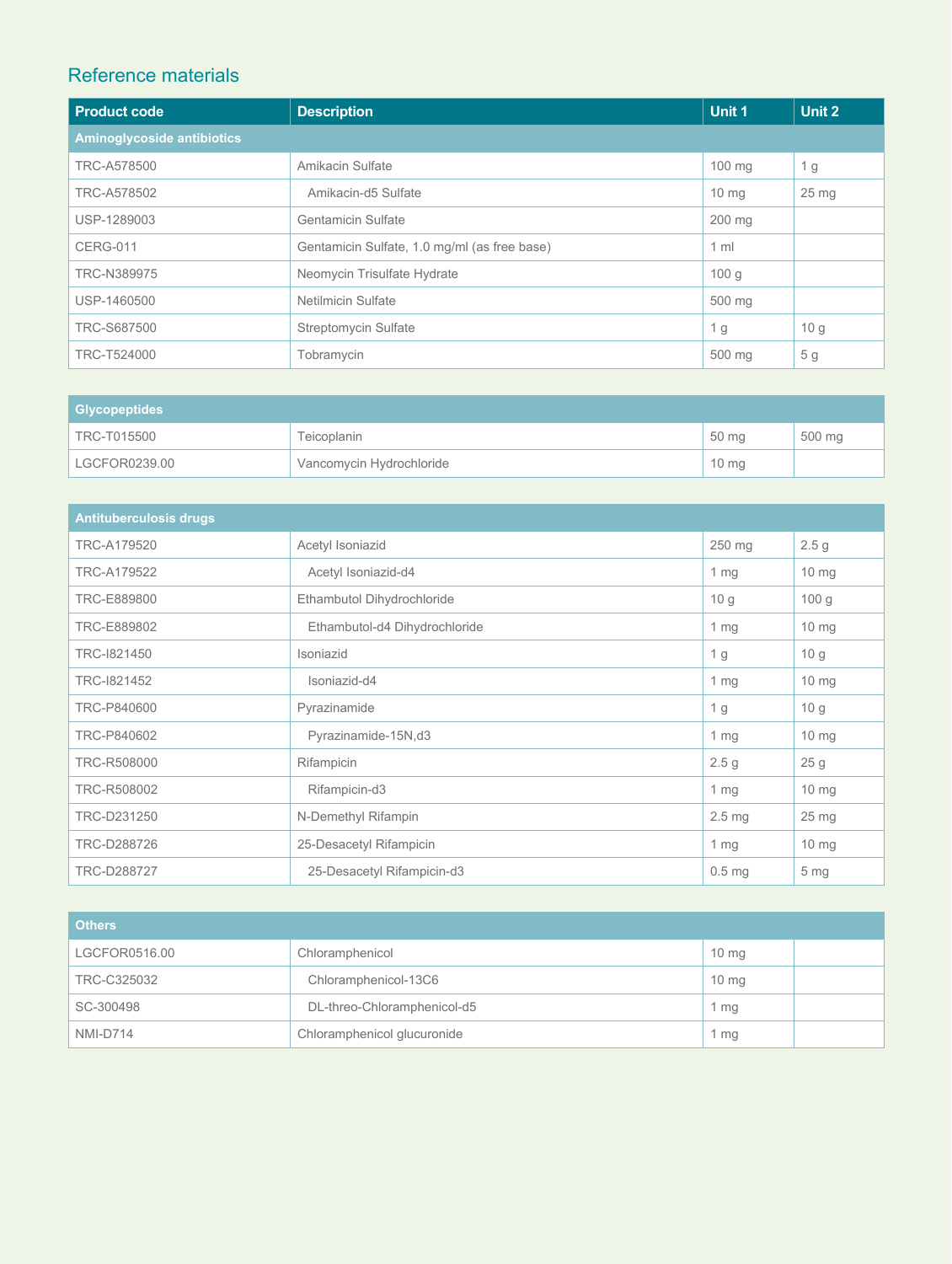## Proficiency testing scheme

| Analyte                                                                                               | <b>Matrix</b> | <b>Distribution frequency</b> | <b>Samples</b>  |  |
|-------------------------------------------------------------------------------------------------------|---------------|-------------------------------|-----------------|--|
| <b>Proficiency testing scheme</b><br>Produced in collaboration with the UKNEQAS for Antibiotic Assays |               |                               |                 |  |
| Amikacin                                                                                              | Serum         | Monthly                       | $1 \times 1$ ml |  |
| Chloramphenicol                                                                                       | Serum         | Monthly                       | $1 \times 1$ ml |  |
| <b>Netilimicin</b>                                                                                    | Serum         | Monthly                       | $1 \times 1$ ml |  |
| Teicoplanin                                                                                           | Serum         | Monthly                       | $1 \times 1$ ml |  |
| Flucytosine (Antifungal agent)                                                                        | Serum         | Monthly                       | $1 \times 1$ ml |  |
| Tobramycin                                                                                            | Serum         | Monthly                       | $1 \times 1$ ml |  |
| Gentamicin & Vancomycin (combined sample)                                                             | Serum         | Monthly                       | $4 \times 2$ m  |  |